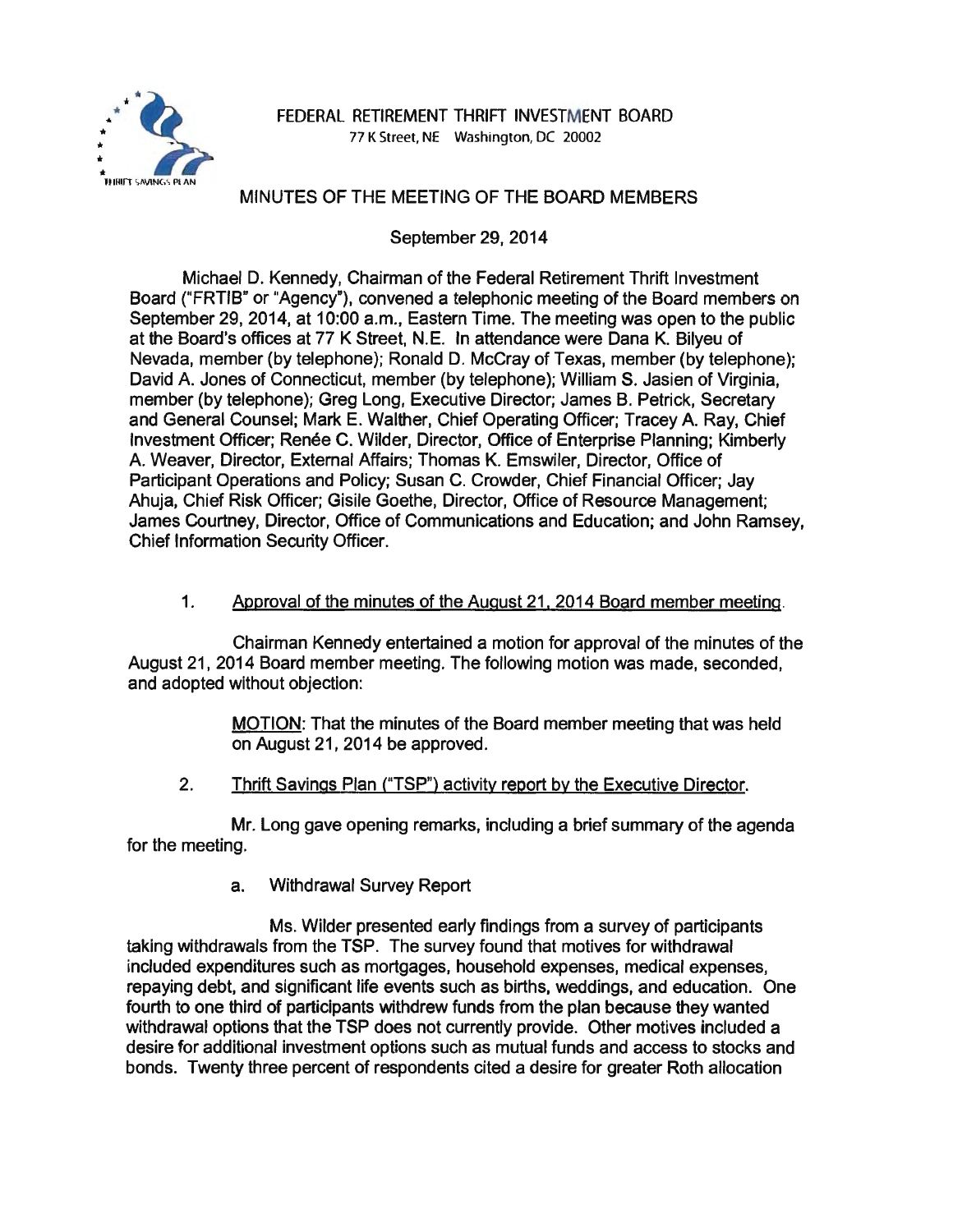flexibility and fifteen to twenty three percent of respondents cited a desire for a financial advisor or financial advice. Neither service nor costs were cited as a reason for leaving the plan. The survey findings will inform later Agency programming decisions that will aim to provide greater flexibility and guidance to participants.

Mr. Jasien asked whether the survey included any participants who remained in the plan after retiring. Ms. Wilder responded that participants who made partial withdrawals remained in the program and were included in the survey. Chairman Kennedy asked whether a final report would be forthcoming, and Mr. Long replied that it would be available at the November meeting. Mr. McCray applauded the team for taking steps to learn from participants who made withdrawals.

#### b. Monthly Participant Activity Report

Mr. Emswiler reported that the Agency had taken steps to address auditor findings that approximately 11,500 participants who had taken full withdrawals from the TSP still had small account balances less than \$200 because of late payments or other administrative issues occurring after the participants had received a postseparation withdrawal. Mr. Emswiler reported that the Agency had paid the balances of the outstanding accounts to the participants and beneficiaries and would conduct further sweeps on a quarterly basis. Mr. Emswiler turned to the report on TSP statistics. See ["Thrift Savings Fund Statistics" \(attached\).](http://www.frtib.gov/pdf/minutes/MM-2014Sep-Att1.pdf) The plan balance grew by \$9 billion to \$423 billion in August. The average account balance rose to approximately \$114,000, and the Federal Employee Retirement System participant rate held steady at 87 .5 percent, still the highest participation rate in TSP history.

c. Monthly Investment Performance Report

[Ms. Ray reviewed the fund performance memorandum, e](http://www.frtib.gov/pdf/minutes/MM-2014Sep-Att2.pdf)ntitled "August 2014 Performance Review- G, F, C, S, I, and L Funds" (attached). Ms. Ray reported that for the month, the BlackRock managed funds closely tracked the underlying indices for those funds. The fixed income fund outperformed its index by 55 basis points due to securities lending income and a different pricing service for mortgage-backed securities as opposed to the underlying index. The international fund outperformed by 32 basis points as a result of taxes. Trading costs remained low. The F Fund was down 0.69 percent in September; the C Fund was down 0.9 percent; the S Fund was down 4.9 percent; and the I Fund was down 3.3 percent. Year to date, the F Fund was up 4.6 percent; the C Fund was up 9 percent, the S Fund was up 2.4 percent; and the I Fund was down .53 percent. The I Fund was negatively affected by recent events in Russia. The C Fund and the S Fund were affected by slowing growth in China, which in turn impacted United States markets. The L Fund was up in August. Lastly, many participants moved from the S Fund to the G Fund during August.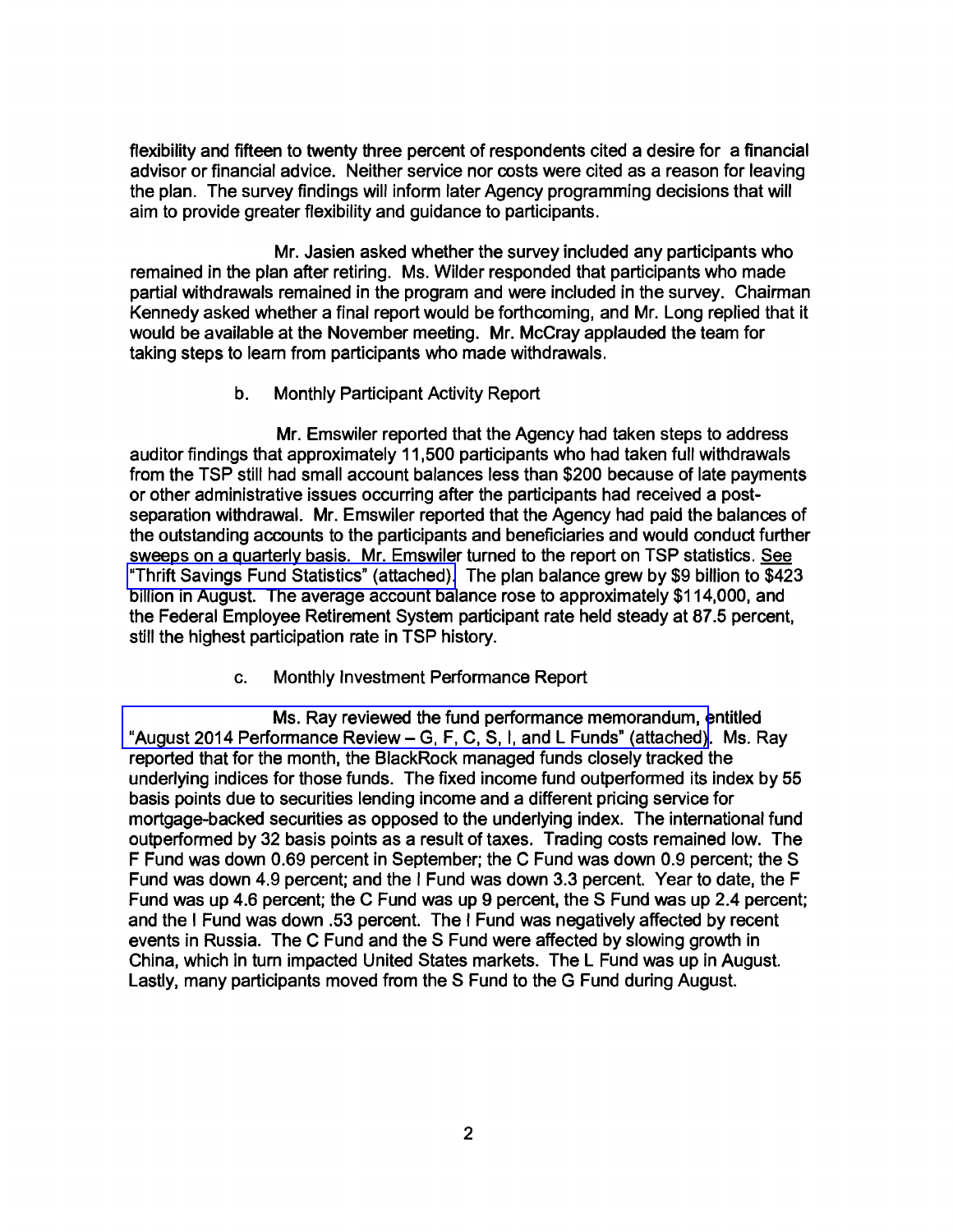# d. Legislative Report

Ms. Weaver reported that both the Senate and House have passed versions of the L Fund default bill. Chairman Kennedy asked whether there were any significant differences between the two versions of the bill. Ms. Weaver replied that there were no significant differences and that either would be supported by the Agency.

# 3. Office of Investments Presentation.

[Ms. Ray discussed Office of Investments \("OI"\) operations](http://www.frtib.gov/pdf/minutes/MM-2014Sep-Att4.pdf) in Fiscal Year 2015. Ms. Ray noted that the office's functional purpose is to develop and implement investment policy and provide subject matter expertise to the Agency. Ms. Ray stated that the most important FRTIB guiding principle for 01 was the delivery of innovative products and programs to assist participants in achieving their retirement goals using the TSP. Ms. Ray discussed 01 initiatives directed towards this end, including Office of Participant Operations messages to participants and beneficiaries; analysis and implementation of changes to L fund asset allocation; and participation in Mutual Fund Window research. Ms. Ray further discussed 01 operations in support of the remaining FRTIB strategic goals, including ensuring the Agency is a great place to work by supporting educational and personal development for staff members; pursuit of flawless operations by applying best in class business processes to ensure secure and efficient Agency operations; and maintaining excellent relationships with entities that oversee, regulate, and influence the TSP by providing thorough and sound advice to enable the Board to make prudent decisions, for example providing the annual L Fund asset allocation analysis. Chairman Kennedy asked about Ms. Ray's team, and Ms. Ray discussed the contributions of Mr. Bill Jacobson and Mr. Ben Gong. In addition, 01 would be hiring a new Chief Investment Officer, and she would overlap with that individual through next September for a planned six or seven month period to ensure a successful transition.

## 4. FY 15 Meeting Calendar.

[The Board discussed the Fiscal Year](http://www.frtib.gov/pdf/minutes/MM-2014Sep-Att3.pdf) 2015 meeting calendar. Items of discussion included; scheduling telephonic meetings; the May joint meeting with the Employee Thrift Advisory Council and a joint meeting with the Department of Labor ("DOL") in April. The schedule remained unchanged, with the proviso that the decision to make June a telephonic meeting would be revisited closer to the actual date. Other calendar items included March and October site visits to Agency contractors. Mr. Petrick noted that the November meeting would include an hour for fiduciary and ethics training. Mr. Long concluded his presentation.

## 5. Adjournment.

Whereupon, there being no further business, the following motion was made, seconded, and adopted without objection and Chairman Kennedy adjourned the meeting at 10:46 a.m.